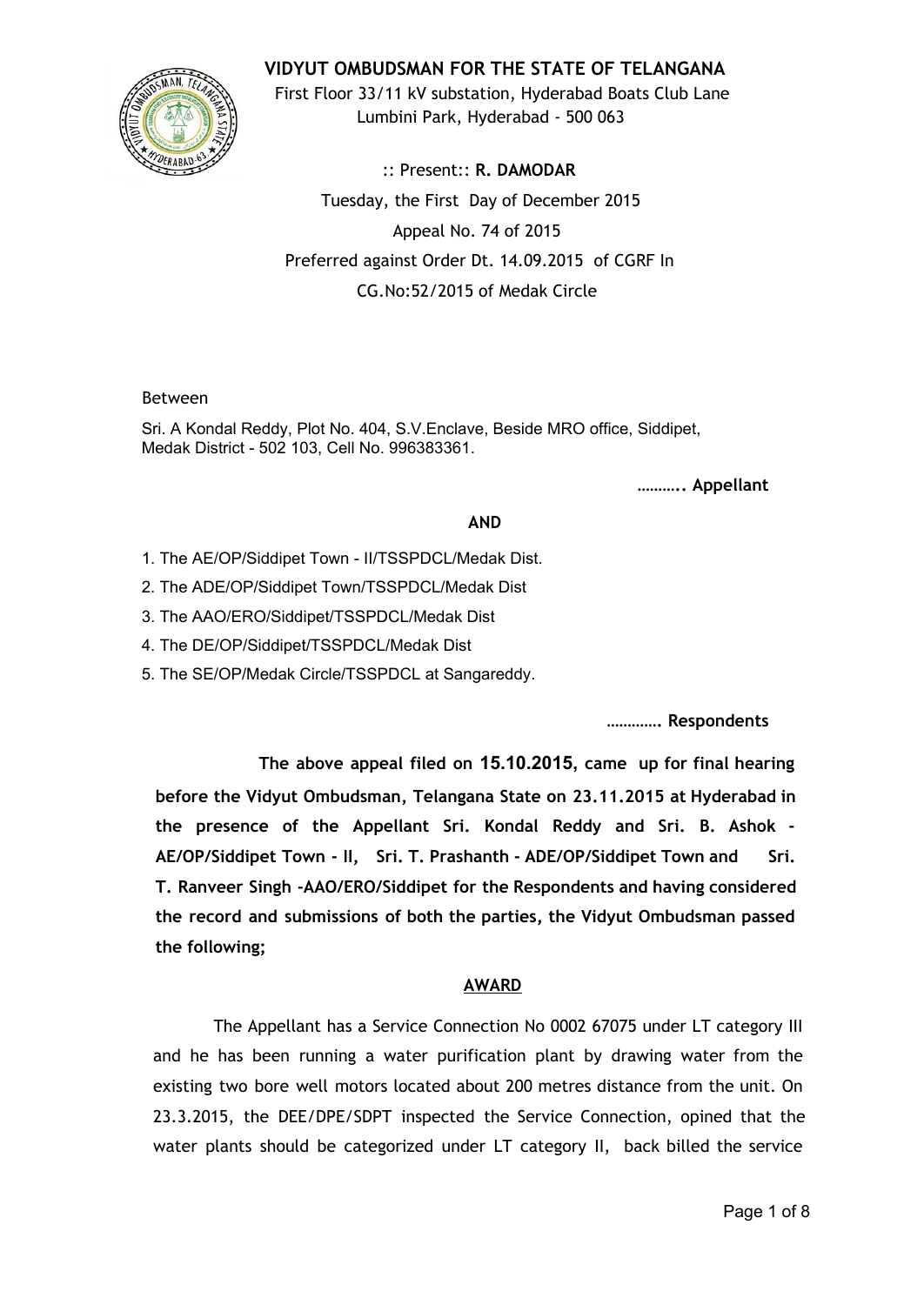from 12.03.2012 to 23-3-2015 for Rs 1,36,870/- and issued a demand notice to the Appellant for payment. The Appellant had no notice of conversion of Service Connection from LT category III to LT category II. Aggrieved with the demand notice, the Appellant preferred a complaint to the CGRF.

2. Before the CGRF, the 1st Respondent AAE/OP/Siddipet Town-II through a letter stated about the inspection by DEE/DPE/MDK on 23-3-2015 and about finding extraction of water from bore wells located 200m away from the unit for processing water and about finding it as a commercial activity and taking recourse to back billing.

3. 2nd Respondent ADE/OP/Siddipet town through a letter submitted similarly as the 1st Respondent, justified the backbilling proposed by the inspecting officer. Before the CGRF, the 1st Respondent represented that most of the water purifying /treatment plants are being run under the category IIIA after producing SSI certificates and that as per the memo issued by the CGM (commercial) SE/DEP/ADE/dt 7.8.2012), the water purifying and treatment plants should be released under category LT II only. After examining the facts and the material on record, the CGRF had observed that as per the Tariff order 2015-16, a clarification was given by TSERC stating that the unit of the Appellant should be treated as the category II (commercial) consumer. CGRF further observed that under clause 3.4.1 of GTCS , the Respondents are entitled to collect the back billing charges, in view of change in the category.

4. After having found the backbilling as legal and also finding that the Appellant was not at fault in the present matter, the CGRF granted 24 monthly equal instalments for clearing the back billing amount of Rs 1,36,870/- through the impugned order. Aggrieved and not satisfied with the impugned orders, the Appellant preferred the present appeal alleging that he is not in a position to pay the back billing amount and that his unit has to be treated as a Category III consumer.

5. The 2nd Respondent submitted a report on similar lines as the Respondents who took their stand before the CGRF. The 3rd Respondent AAO submitted that the Appellant has to pay the back billing amount in 24 equal monthly instalments, in view of change of the category of the unit from 'industry' to 'commercial' with effect from 1-7-2015.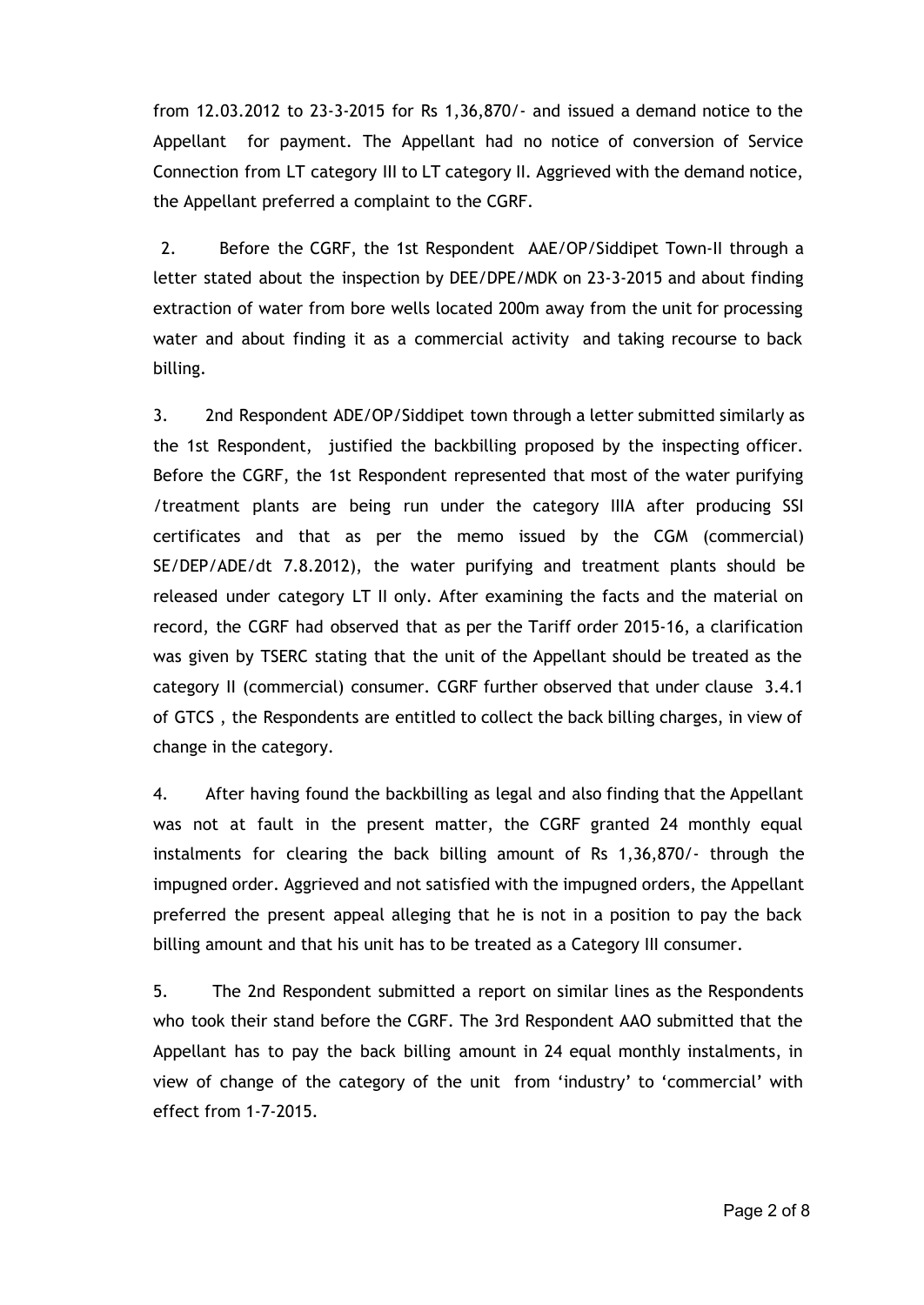The efforts made for mediation could not succeed and the matter is being disposed of on merits.

### 6. **Heard arguments**

- 7. The points for determination are:
	- i) Whether the water purifying/treatment plants fall within the purview of Category III(Industrial) or Category II (Commercial) as per the clarification given by ERC?
	- ii) Whether the back billing resorted to by the Respondents is as per the provisions of GTCS?
	- iii) Whether the impugned orders are liable to be set aside?

# 8. **POINTS 1 to 3.**

9. The Appellant has Service Connection No 0002 67075 under LT category III(Industrial) for making purified water. He was drawing water from two existing borewells with meters located about 200 metres away from the water purifying unit/plant. The Appellant was being billed for drawing power under LT Category III and he was paying the bills. It was only on 23-03 -2015 DEE/DPE/MDK inspected the unit and found that the Appellant was engaged in commercial activity falling under LT category II and started the back billing procedure demanding payment of Rs 1,36,870/-. The inspecting officer was supported by the memo issued by CGM commercial dt 7-8-2012 of CPDCL which clarified and advised the Respondents that the water purifying plants should be released under LT Category II only. In the tariff orders, there is no specific mention of the water purifying plants falling under the service LT Category III. The Respondents claimed that when similar water purifying units produced small scale industry (SSI) certificate, the service was released initially under LT category III.

10. In the first instance, the memo of CGM commercial dt 7.08 2012 classifying water purifying plants as commercial units which should be brought under LT Category II only, without any guidance from the Tariff Orders or from the ERC cannot stand the scrutiny of the law. Section 62(3) of Electricity Act 2003 authorises ERC to classify the consumers to various categories and not the distribution company or its employees to classify the consumers into various categories. In the Tariff order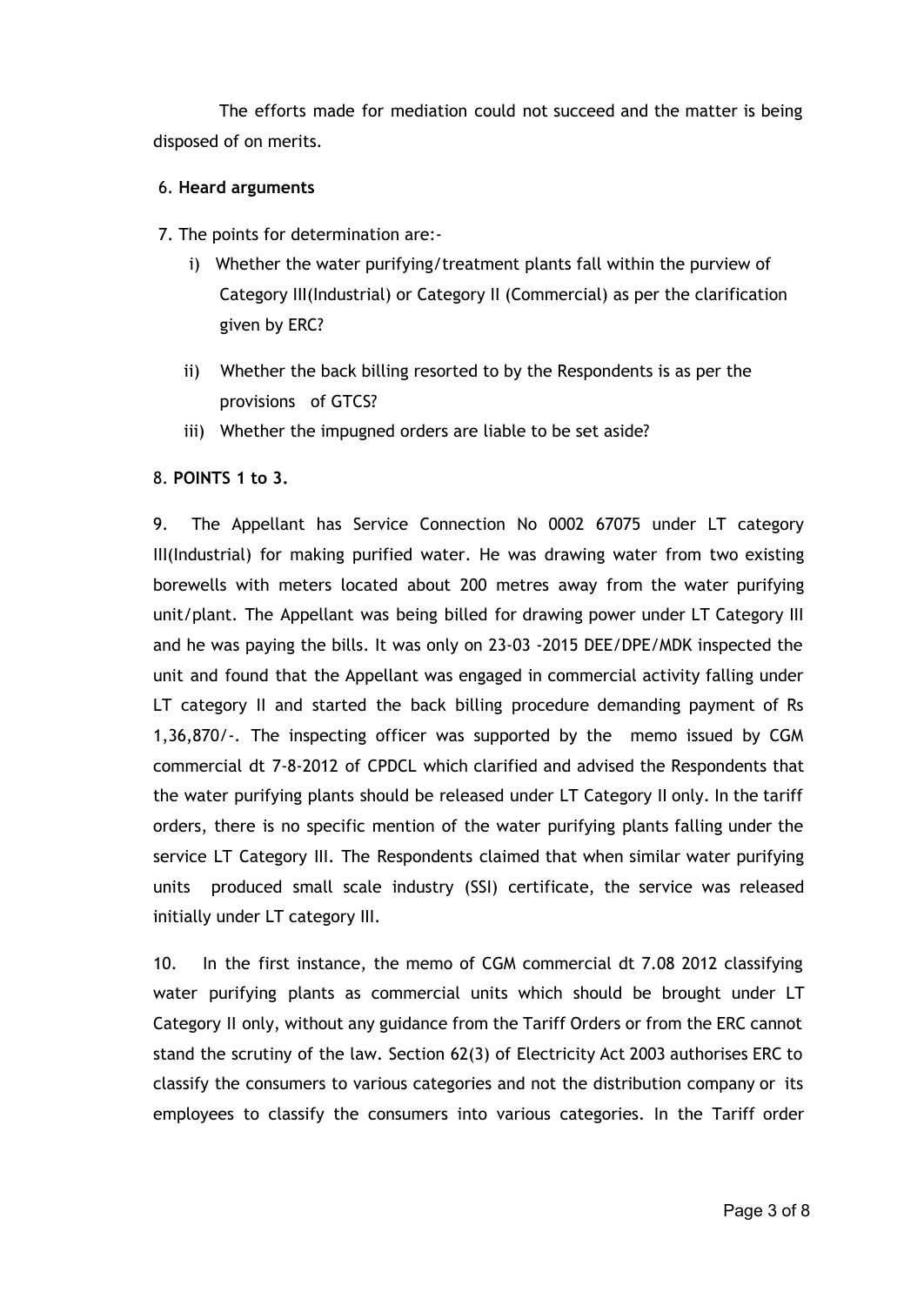2015-16 dt 27-3-2015, there was a query to the ERC regarding the suitable category for water purifying units and the response of ERC is as follows:

**Query No. 4.4.26 A) Objections regarding water purifying plant to be considered as industry & not as a commercial activity:** Palamoor R.O water plants Association stated that, water purifying plant is a industry of processing the water and the same shall not come under the commercial activity. Hence the billing retrospectively for the past period against the water plant service connections is not proper and is not liable to pay the same. They also requested the commission to direct the ADE/OP/Mahaboobnagaar Town. TSSPDCL not to change the service connections of water purifying plants from Category III to Category II.

**B) Licensee's Response:** As per the Tariff Order, Industrial purpose shall mean, supply for purpose of manufacturing, processing and/or preserving goods for sale, but shall not include shops, business houses, offices, public buildings, hospitals, hotels, hostels, choultries, restaurants, clubs, theatres, cinemas, bus stations, railway stations and other similar premises, notwithstanding any manufacturing, processing or preserving goods for sale. As per this definition R.O. Plant does not come under Industry as there is no manufacturing activity and the water is being sold at higher prices and thus they are being categorized under Non-Domestic category. However the categorization of any activity is under the purview of the Hon'ble Commission.

**C) Commission's View:** The Commission agrees with the views of Discoms on this issue.

11. It is clear from the above clarification of TSERC that the Appellant unit which is a Reverse Osmosis plant/water processing plant does not come within the purview of the term industry, as no manufacturing activity was involved and therefore, the Appellant falls within the LT Category II and not LT Category III. Thus the claim of Appellant that the unit is a manufacturing unit and that it was rightly categorized as LT Category III (Industry) is untenable. On the other hand, the claim of the Respondents that the Appellant unit does not fall within the term 'Industry' and therefore, the unit has to be considered as a consumer of LT Category II(Commercial) and accordingly he was billed is legal and as per the statutory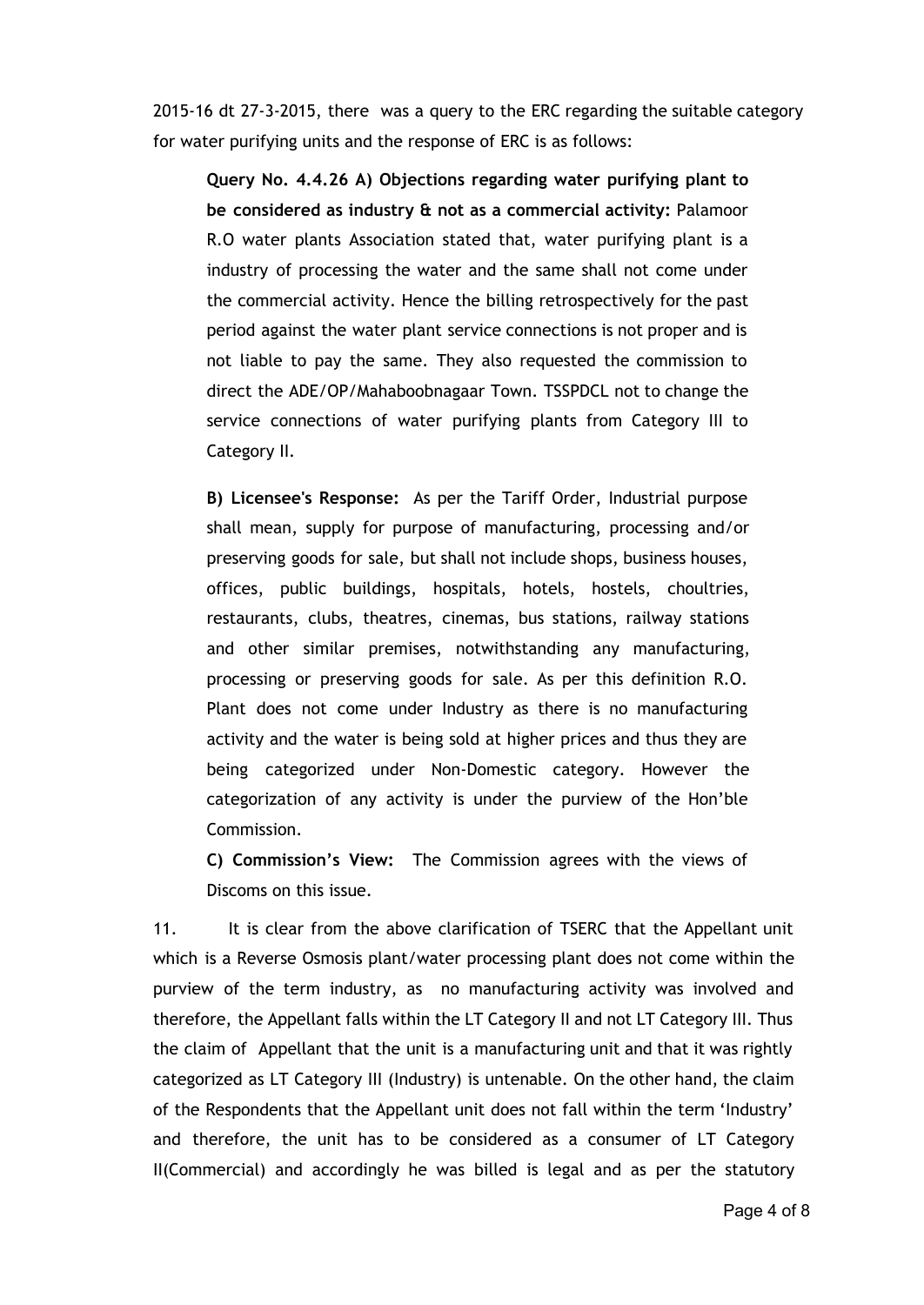provision which has to be upheld.

12. The next question that arises is whether the back billing initiated on the basis of change of Category LT III ( industry) to Category II (commercial) of the Appellant unit is sustainable?

13. Originally under clause 3.4.1 of GTCS, in the case of reclassification of the consumer category, the backbilling was permitted for 3 months in the case of domestic and agricultural categories and 6 months in the case of other categories. This clause 3.4.1 of GTCS was amended by the APERC vide proceeding No. APERC/SECY/96/2014 dt. 31.5.2014 and the amended provision is as follows:

For Clause 3.4.1 of GTCS, the following clause shall be substituted, namely:-

"3.4.1 where a consumer has been classified under a particular category and is billed accordingly and it is **subsequently found that the classification is not correct** (subject to the condition that the consumer does not alter the category/purpose of usage of the premises without prior intimation to the Designated Officer of the Company), **the consumer will be informed through a notice, of the proposed reclassification, duly giving him an opportunity to file any objection within a period of 15 days.** The Company after due consideration of the consumer's reply if any, may alter the classification and suitably **revise the bills if necessary, even with retrospective effect, the assessment shall be made for the entire period during which such reclassification is needed, however, the period during which such reclassification is needed cannot be ascertained, such period shall be limited to a period of twelve months immediately preceding the date of inspection**."

14. The above provision makes it crystal clear that the reclassification shall be effective with retrospective effect and the assessment shall be made for the entire period during which such reclassification is made. It is also clear that if the period of reclassification cannot be ascertained, such period shall be limited to the period of twelve months immediately preceding the date of inspection.

15. In the present case, for the period during reclassification, back billing is permitted for the entire period not merely for 12 months immediately preceding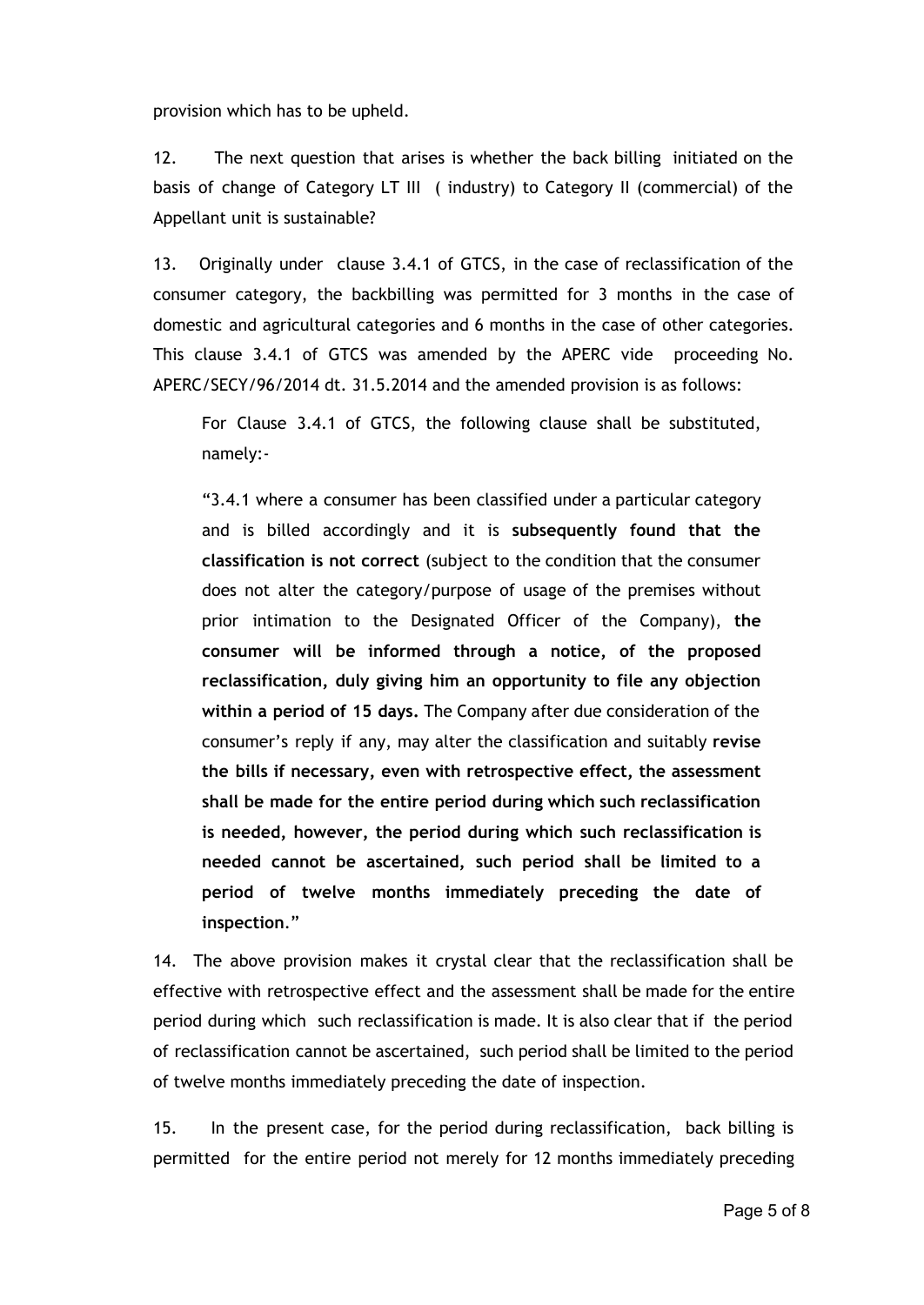the date of inspection. Thus the contention of the Appellant that back billing is not legal, is not tenable. The clarification of ERC in tariff order 2015-16 entitles the DISCOM to categorise the unit of the Appellant as Category II (commercial) unit and collect energy charges accordingly.

16. The Appellant obviously had not concealed the activity of processing water and it was only subsequently in the Tariff Order 2015-16 dt. 27.3.2015, a statutory clarification was given by the ERC on the point which is binding. The Appellant is found not at fault and therefore, directing him to pay the back billing amount in a lump sum at one time would work out hardship. Therefore, CGRF, through the impugned orders, by virtue of clause 4.6 of Regulation No.5 of 2004, granted 24 EMI to pay the back billed amount of Rs 1,36,870/- and accordingly, the Appellant shall pay the back billed amount in 24 equal installments, starting from the month of September, 2015 apart from paying regular CC charges.

Regulation No 7/2013 amended the Regulation No 5/2004 and substituted clause 4.6.1 limiting instalments to 12 in any case and reducing interest to 18% (PA). No additional charges for delayed payment are permitted under their clause.

17. The Appellant pleads that even the 24 EMIs is a heavy burden on him to pay the back billing amount, even though he was not at fault and pleaded to set aside the back billing order. The request of the Appellant to set aside the back billing amount cannot be granted in view of the reasons supra.

18. There is one significant omission regarding reclassification under clause 3.4.1 of GTCS which mandates a notice to the consumers on proposed reclassification, an opportunity to file an objection and after due consideration of reply, the DISCOM may alter the classification and revise the bills if necessary, with retrospective effect. This procedure is not at all followed prior to issue of back billing notice dt 23.3.2015. Even afterwards, the clause of GTCS was not complied with.

19. Even clause 8 of the Regulation 7/2000 mandates the Licensee to notify the consumer it intends to reclassify that the consumer must execute a fresh agreement on the basis of the altered classification, else the licensee may state that it may disconnect the supply of power if the consumer does not take the required steps.

20. Keeping in view the infraction of Clause 3.4.1 of GTCS, violation of right of the consumer to be heard before reclassification, it is found necessary to direct the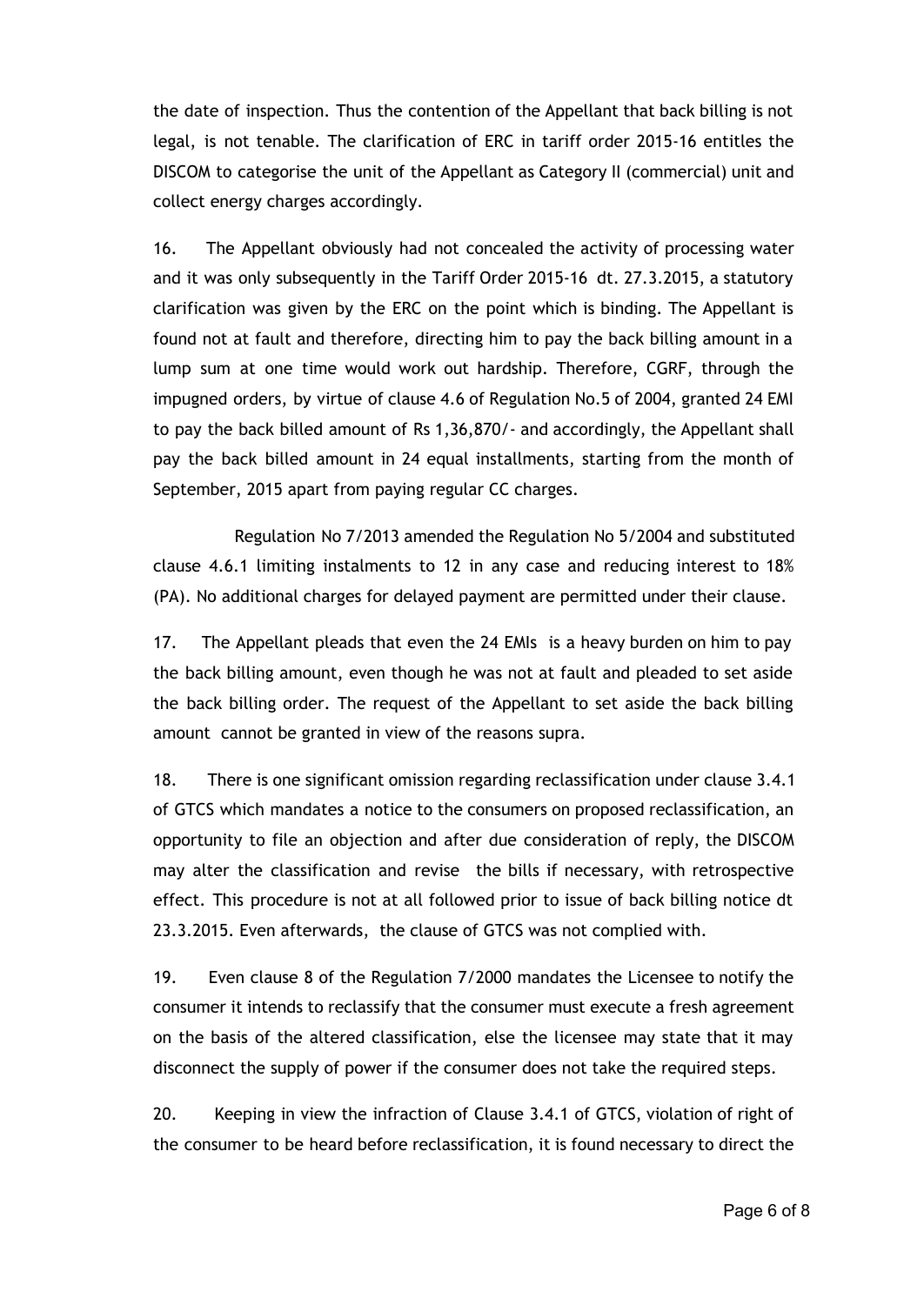DISCOM not to levy additional charges for the delayed payment on the outstanding amount as per clause 9 of Regulation 7 of 2013 and interest charges on the back billing amount and collect this amount from those officials found responsible for the present issue after conducting due enquiry.

- 21. In the result, the Appeal is disposed off:
- a. Holding that the Appellant unit is correctly categorized as LT Category II (Commercial) consumer.

b. The Appellant shall pay the backbilling amount of Rs 1,36,870/- in 24 equal instalments as ordered by the CGRF starting from the month dec, 2015. Failure to pay any one installment shall make the entire amount falling due with all the attendant consequences.

c. In view of the violation of the right of the consumer to be heard before reclassification, there shall be a direction to the DISCOM **not to levy additional charges for the delayed payment** on the outstanding amount as per clause 9 of Regulation 7 of 2013 **and interest charges on the back billing amount** and collect this amount from those officials found responsible for the present issue after conducting due enquiry.

22. The licensee shall comply with and implement this order within 15 days for the date of receipt of this order under clause 3.38 of the Regulation 3 of 2015 of TSERC.

The impugned orders are confirmed to the extent indicated in this order.

Corrected, Signed & Pronounced on this the 1st day of December, 2015.

#### Sd/-

#### **VIDYUT OMBUDSMAN**

- 1. Sri. A Kondal Reddy, Plot No. 404, S.V.Enclave, Beside MRO office, Siddipet, Medak District - 502 103, Cell No. 996383361.
- 2. The AE/OP/Siddipet Town II/TSSPDCL/Medak Dist.
- 3. The ADE/OP/Siddipet Town/TSSPDCL/Medak Dist
- 4. The AAO/ERO/Siddipet/TSSPDCL/Medak Dist
- 5. The DE/OP/Siddipet/TSSPDCL/Medak Dist
- 6. The SE/OP/Medak Circle/TSSPDCL at Sangareddy.